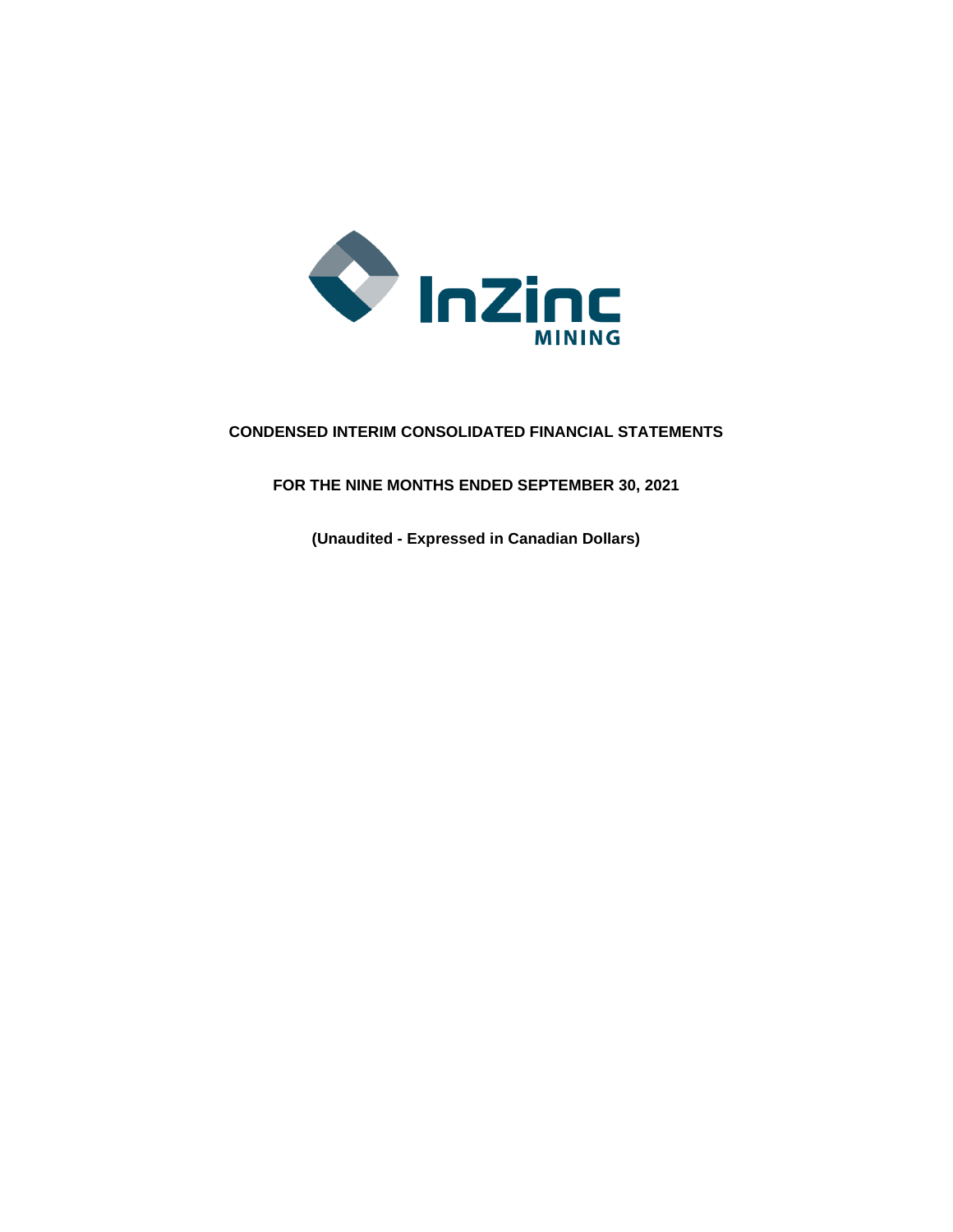## **NOTICE OF NO AUDITOR REVIEW OF CONDENSED INTERIM CONSOLIDATED FINANCIAL STATEMENTS**

Under National Instrument 51-102, Part 4, subsection 4.3(3)(a), if an auditor has not performed a review of the condensed interim consolidated financial statements, they must be accompanied by a notice indicating that an auditor has not reviewed the financial statements.

The Company's independent auditor has not performed a review of these condensed interim consolidated financial statements in accordance with standards established by the Chartered Professional Accountants of Canada for a review of interim financial statements by an entity's auditor.

The accompanying unaudited condensed interim consolidated financial statements for InZinc Mining Ltd. for the nine months ended September 30, 2021 have been prepared by and are the responsibility of the Company's management.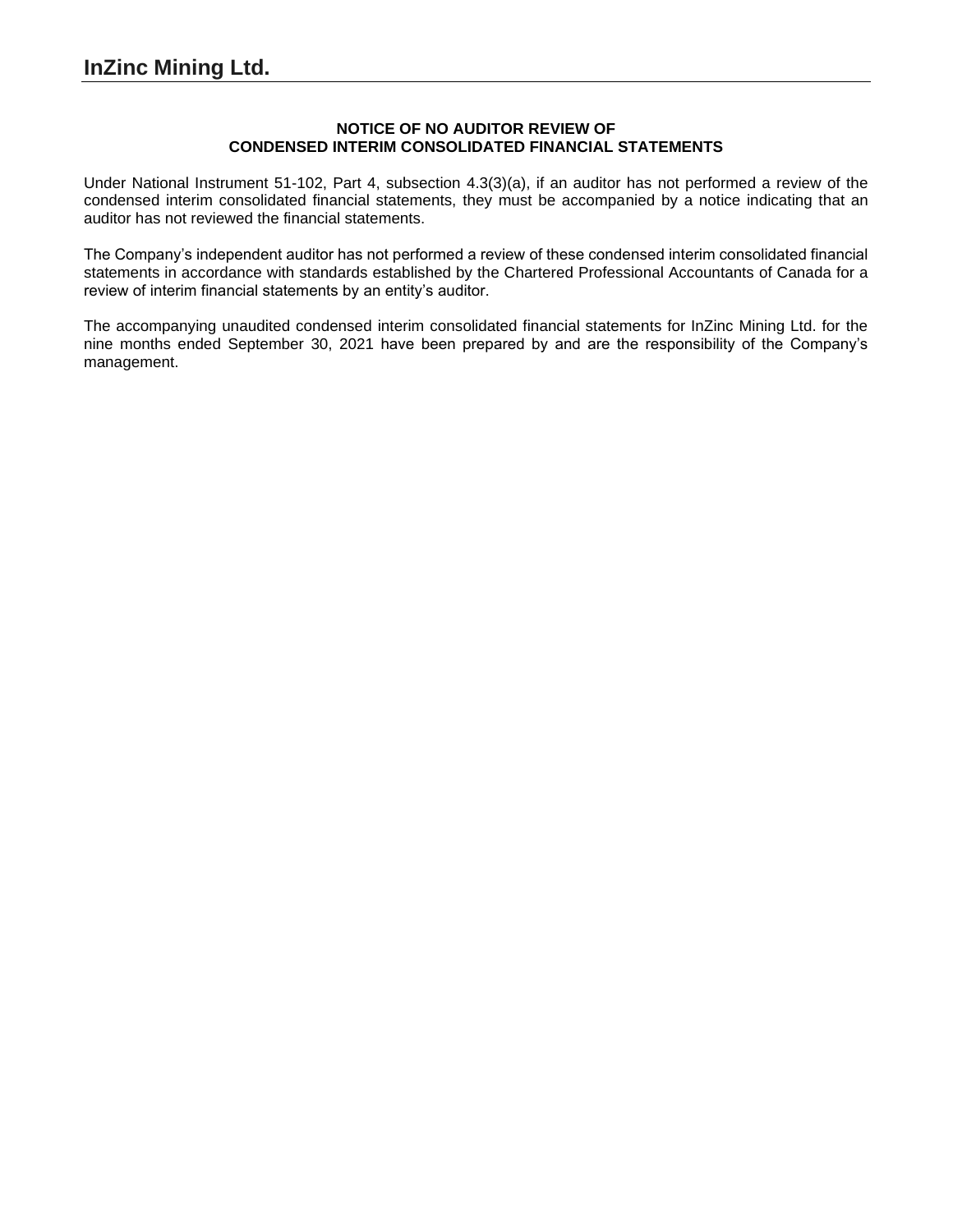# **CONDENSED INTERIM CONSOLIDATED STATEMENTS OF FINANCIAL POSITION**

(Unaudited - Expressed in Canadian Dollars)

As at

|                                                           |    | <b>September</b><br>30, 2021 | December<br>31, 2020 |
|-----------------------------------------------------------|----|------------------------------|----------------------|
| <b>ASSETS</b>                                             |    |                              |                      |
| Current                                                   |    |                              |                      |
| Cash (Note 4)                                             | \$ | 754,312                      | \$<br>270,214        |
| Receivables (Note 5)                                      |    | 18,912                       | 1,355                |
| Prepaids<br>Marketable securities (Note 6)                |    | 23,393<br>561                | 21,691<br>291        |
|                                                           |    | 797,178                      | 293,551              |
|                                                           |    |                              |                      |
| Reclamation deposits (Note 7)                             |    | 160,555                      | 160,853              |
| Exploration and evaluation assets (Note 7)                |    | 273,345                      | 612,890              |
|                                                           |    |                              |                      |
|                                                           | \$ | 1,231,078                    | \$<br>1,067,294      |
| <b>LIABILITIES</b>                                        |    |                              |                      |
| Current                                                   |    |                              |                      |
| Accounts payable and accrued liabilities (Notes 8 and 10) | \$ | 108,110                      | \$<br>50,277         |
| <b>SHAREHOLDERS' EQUITY</b>                               |    |                              |                      |
| Share capital (Note 9)                                    |    | 17,954,024                   | 17,713,150           |
| Reserves - share-based (Note 9)                           |    | 239,502                      | 477,262              |
| Reserves - accumulated other comprehensive loss           |    | (1,728)                      | (1,998)              |
| <b>Deficit</b>                                            |    | (17,068,830)                 | (17, 171, 397)       |
|                                                           |    | 1,122,968                    | 1,017,017            |
|                                                           | S  | 1,231,078                    | \$<br>1,067,294      |

Nature of operations and going concern (Note 1)

Approved on behalf of the Board:

*"Wayne Hubert" "John Murphy"*

Wayne Hubert, Director John Murphy, Director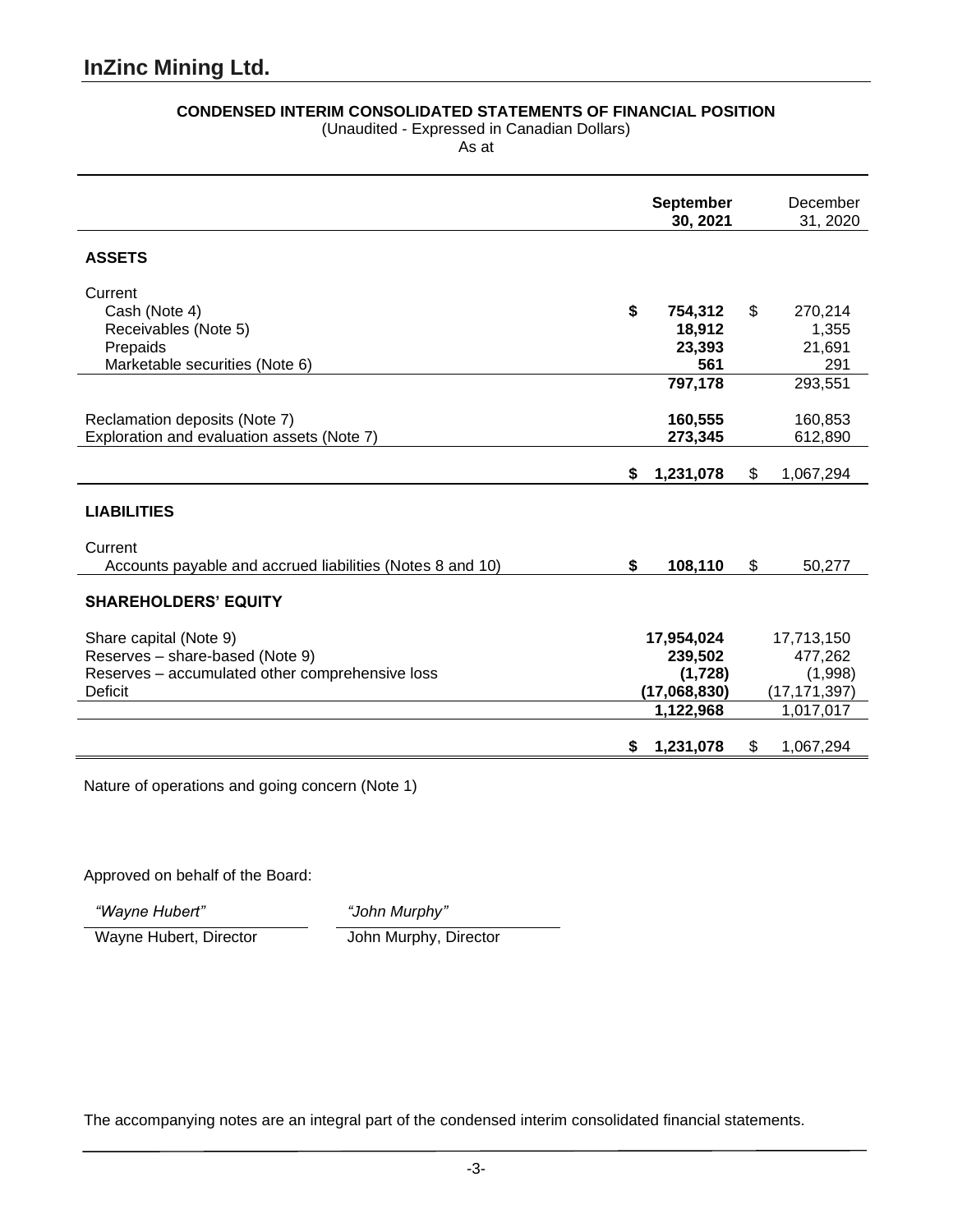# **CONDENSED INTERIM CONSOLIDATED STATEMENTS OF LOSS AND COMPREHENSIVE LOSS**

|                                                                                 |                                           |                  |    | For the three months ended | For the nine months ended |                  |     |             |
|---------------------------------------------------------------------------------|-------------------------------------------|------------------|----|----------------------------|---------------------------|------------------|-----|-------------|
|                                                                                 |                                           | <b>September</b> |    | September                  |                           | <b>September</b> |     | September   |
|                                                                                 |                                           | 30, 2021         |    | 30, 2020                   |                           | 30, 2021         |     | 30, 2020    |
| <b>EXPENSES</b>                                                                 |                                           |                  |    |                            |                           |                  |     |             |
| Communication and investor relations<br>Exploration and evaluation expenditures | \$                                        | 8,035            | \$ | $2,174$ \$                 |                           | 17,736           | \$. | 7,141       |
| (Note 7)                                                                        |                                           | 217,686          |    | 55,218                     |                           | 234,339          |     | 71,449      |
| Filing and regulatory                                                           |                                           | 2,766            |    | 6,939                      |                           | 13,592           |     | 14,635      |
| Foreign exchange loss (gain)                                                    |                                           | (4, 248)         |    | 2,143                      |                           | 3,454            |     | (3,624)     |
| Office and miscellaneous                                                        |                                           | 15,017           |    | 10,935                     |                           | 43,735           |     | 32,714      |
| Professional fees (Note 10)                                                     |                                           | 11,119           |    | 17,455                     |                           | 140,139          |     | 48,714      |
| Property investigation                                                          |                                           |                  |    |                            |                           | 2,151            |     |             |
| Share-based compensation (Notes 9 and 10)                                       |                                           | 6,092            |    |                            |                           | 81,032           |     | 11,708      |
|                                                                                 |                                           | (256, 467)       |    | (94, 864)                  |                           | (536, 178)       |     | (182, 737)  |
| Gain on (write-off of) exploration and evaluation<br>assets (Note 7)            |                                           | 157,747          |    | (35,066)                   |                           | 366,688          |     | (35,066)    |
|                                                                                 |                                           |                  |    |                            |                           |                  |     |             |
| Loss for the period                                                             |                                           | (98, 720)        |    | (129, 930)                 |                           | (169, 490)       |     | (217, 803)  |
| Unrealized gain (loss) on marketable securities                                 |                                           | 62               |    | 104                        |                           | 270              |     | (21)        |
| Loss and comprehensive loss for the period                                      | \$                                        | (98, 658)        | \$ | (129, 826)                 | \$                        | (169, 220)       | \$  | (217, 784)  |
| Basic and diluted loss per common share                                         | \$                                        | (0.00)           | \$ | (0.00)                     | \$                        | (0.00)           | \$  | (0.00)      |
| Weighted average number of common<br>shares outstanding                         | 122,152,084<br>115,085,419<br>120,878,824 |                  |    |                            |                           |                  |     | 115,005,127 |

(Unaudited - Expressed in Canadian Dollars)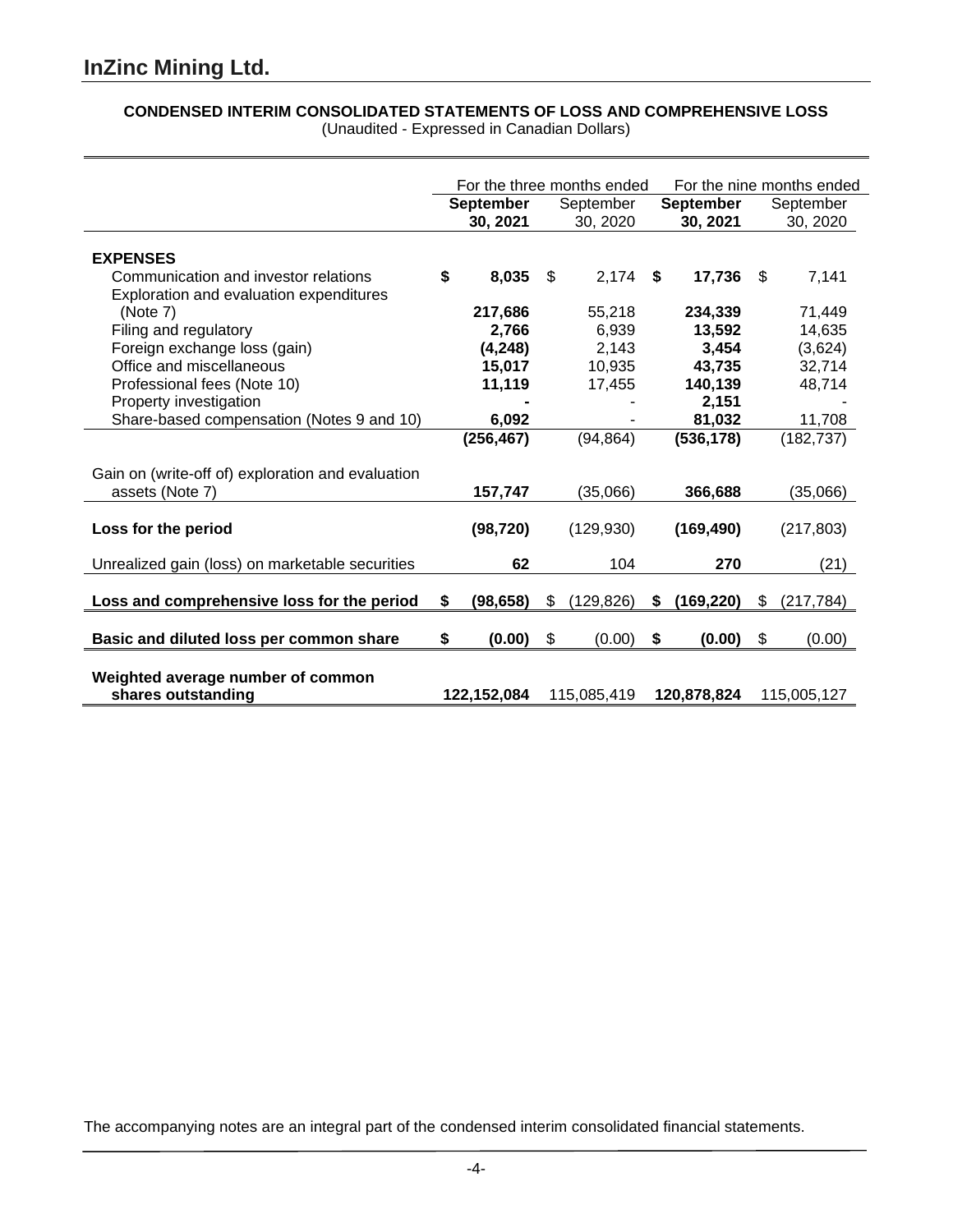# **CONDENSED INTERIM CONSOLIDATED STATEMENTS OF CHANGES IN SHAREHOLDERS' EQUITY**

(Unaudited - Expressed in Canadian Dollars)

|                                                     |               | Share capital |     |                          |                                                            |                  |              |
|-----------------------------------------------------|---------------|---------------|-----|--------------------------|------------------------------------------------------------|------------------|--------------|
|                                                     | <b>Issued</b> | <b>Amount</b> |     | Reserves-<br>share-based | Reserves-<br>accumulated<br>other<br>comprehensive<br>loss | <b>Deficit</b>   | <b>Total</b> |
| Balance at December 31, 2019                        | 114,685,419   | \$17,705,150  | SS. | 722,469                  | \$<br>(1,998)                                              | \$(17,226,211)   | \$1,199,410  |
| Shares issued for exploration and evaluation assets | 400,000       | 8,000         |     |                          |                                                            |                  | 8,000        |
| Share-based compensation                            |               |               |     | 11,708                   |                                                            |                  | 11,708       |
| Allocation of expired options                       |               |               |     | (146, 130)               |                                                            | 146,130          |              |
| Unrealized loss on marketable securities            |               |               |     |                          | (21)                                                       |                  | (21)         |
| Loss for the period                                 |               |               |     |                          |                                                            | (217, 803)       | (217, 803)   |
| Balance at September 30, 2020                       | 115,085,419   | \$17,713,150  | \$  | 588,047                  | \$<br>(2,019)                                              | \$(17,297,884)   | \$1,001,294  |
| Balance at December 31, 2020                        | 115,085,419   | \$17,713,150  | \$  | 477,262                  | \$<br>(1,998)                                              | \$(17, 171, 397) | \$1,017,017  |
| Shares issued for cash                              | 6,666,665     | 200,000       |     |                          |                                                            |                  | 200,000      |
| Shares issued for exploration and evaluation assets | 400,000       | 18,000        |     |                          |                                                            |                  | 18,000       |
| Shares issue costs                                  |               | (23, 861)     |     |                          |                                                            |                  | (23, 861)    |
| Share-based compensation                            |               |               |     | 81,032                   |                                                            |                  | 81,032       |
| Allocation of expired options                       |               |               |     | (272, 057)               |                                                            | 272,057          |              |
| Allocation of expired warrants                      |               | 46,735        |     | (46, 735)                |                                                            |                  |              |
| Unrealized gain on marketable securities            |               |               |     |                          | 270                                                        |                  | 270          |
| Loss for the period                                 |               |               |     |                          |                                                            | (169,490)        | (169, 490)   |
| <b>Balance at September 30, 2021</b>                | 122,152,084   | \$17,954,024  | S   | 239,502                  | \$<br>(1,728)                                              | \$(17,068,830)   | \$1,122,968  |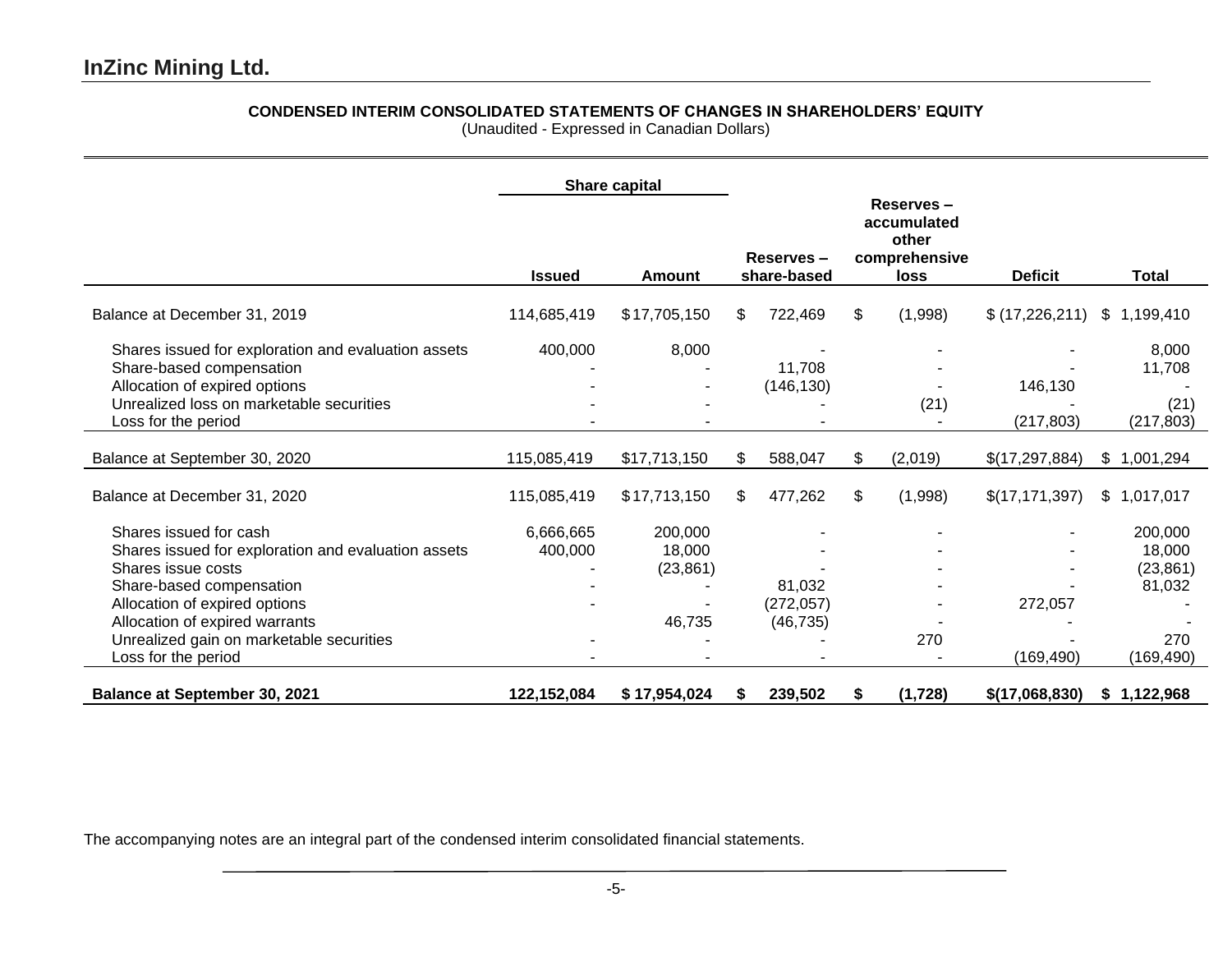# **CONDENSED INTERIM CONSOLIDATED STATEMENTS OF CASH FLOWS**

(Unaudited - Expressed in Canadian Dollars)

For the nine months ended

|                                                                                                                           | <b>September</b><br>30, 2021 |    | September<br>30, 2020 |
|---------------------------------------------------------------------------------------------------------------------------|------------------------------|----|-----------------------|
| <b>OPERATING ACTIVITIES</b>                                                                                               |                              |    |                       |
| Loss for the period                                                                                                       | \$<br>(169, 490)             | \$ | (217, 803)            |
| Items not involving cash:                                                                                                 |                              |    |                       |
| Share-based compensation                                                                                                  | 81,032                       |    | 11,708                |
| Foreign exchange                                                                                                          | 936                          |    | (3,295)               |
| Write-off of (gain on) exploration and evaluation assets                                                                  | (366, 688)                   |    | 35,066                |
| Changes in non-cash working capital items:                                                                                |                              |    |                       |
| Receivables                                                                                                               | (17, 557)                    |    | 521                   |
| Prepaids                                                                                                                  | (1,702)                      |    | 1,427                 |
| Accounts payable and accrued liabilities                                                                                  | 57,833                       |    | (14, 360)             |
| Cash used in operating activities                                                                                         | (415, 636)                   |    | (186, 736)            |
| <b>INVESTING ACTIVITIES</b><br>Exploration and evaluation assets<br>Option agreement on exploration and evaluation assets | (37, 220)<br>760,815         |    | (25,000)              |
| Cash provided by (used in) investing activities                                                                           | 723,595                      |    | (25,000)              |
| <b>FINANCING ACTIVITIES</b><br>Proceeds from share issue<br>Share issue costs                                             | 200,000<br>(23, 861)         |    |                       |
| Cash provided by financing activities                                                                                     | 176,139                      |    |                       |
| Change in cash during the period<br>Cash, beginning of the period                                                         | 484,098<br>270,214           |    | (211, 736)<br>431,146 |
|                                                                                                                           |                              |    |                       |
| Cash, end of the period                                                                                                   | \$<br>754,312                | S  | 219,410               |

Supplemental disclosure with respect to cash flows (Note 11)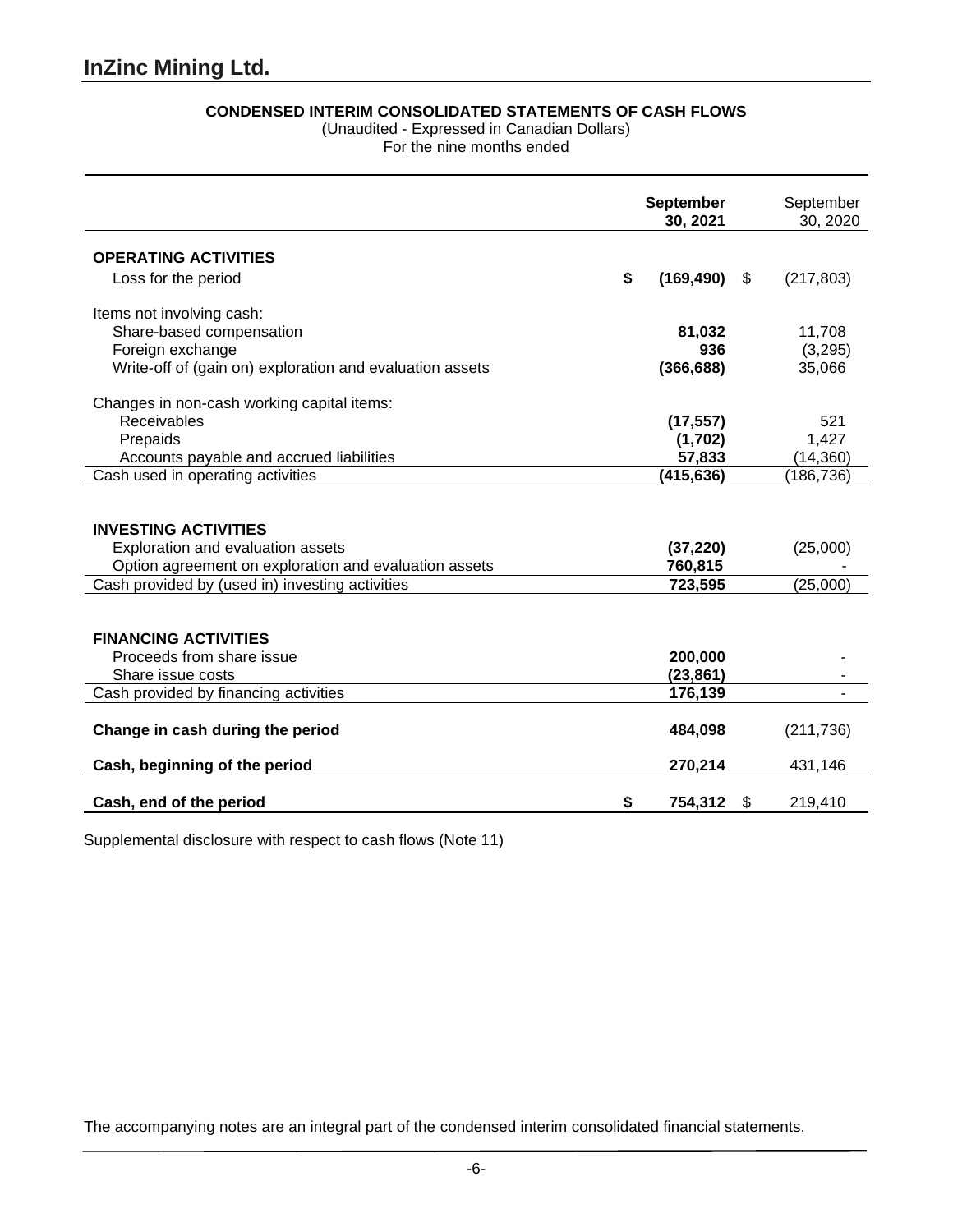# **1. NATURE OF OPERATIONS AND GOING CONCERN**

InZinc Mining Ltd. (the "Company") was incorporated on October 24, 1997 under the laws of British Columbia and was continued under the Canada Business Corporations Act in June 2002. The Company's registered and records office is at Suite 2300, Bentall 5, 550 Burrard Street, Box 30, Vancouver, BC, V6C 2B5. The Company's head office is at P.O. Box 48268, Station Bentall Centre, Vancouver, BC, V7X 1A2. The Company is listed on the TSX Venture Exchange ("TSX-V") under the trading symbol IZN.

The Company's principal business activities include the acquisition and exploration of mineral exploration and evaluation assets in the United States and Canada. The Company has not yet determined whether its exploration and evaluation assets contain ore reserves that are economically recoverable. The recoverability of the amounts shown for exploration and evaluation assets are dependent upon the existence of economically recoverable reserves, the ability of the Company to obtain necessary financing to complete the development of those reserves, and upon future profitable production. To date, the Company has not earned any revenues and is considered to be in the exploration stage.

These condensed interim consolidated financial statements have been prepared assuming the Company will continue on a going-concern basis. The Company has incurred losses since its inception and the ability of the Company to continue as a going-concern depends upon its ability to raise adequate financing and to develop profitable operations. These condensed interim consolidated financial statements do not include adjustments to amounts and classifications of assets and liabilities that might be necessary should the Company be unable to continue operations.

The continuance of the Company's operations is dependent on obtaining sufficient additional financing in order to realize the recoverability of the Company's investments in exploration and evaluation assets which is dependent upon the existence of economically recoverable reserves and market prices for the underlying minerals. Management closely monitors metal commodity prices, individual equity movements and the stock market to determine the appropriate course of action to be taken by the Company if favourable or adverse market conditions occur. The Company will be required to raise funding to continue operations in the upcoming year. These material uncertainties may cast significant doubt as to the ability of the Company to continue as a going concern.

In March 2020, the World Health Organization declared coronavirus COVID-19 a global pandemic. This contagious disease outbreak, which has continued to spread, and any related adverse public health developments have adversely affected workforces, economies, and financial markets globally, potentially leading to an economic downturn. To date there has been significant stock market volatility, significant volatility in foreign exchange markets, and restrictions on the conduct of business in many jurisdictions and the global movement of people. There remains ongoing uncertainty surrounding COVID-19 and the extent of the impacts that it may have on the Company's ability to develop and bring its properties into production, which could have an adverse impact on the Company's business, results of operations, financial position and cash flows.

# **2. BASIS OF PRESENTATION**

#### **Statement of compliance**

These condensed interim consolidated financial statements, including comparatives, have been prepared in accordance with IAS 34, Interim Financial Reporting, as issued by the International Accounting Standards Board ("IASB") and the interpretations of the IFRS Interpretations committee. They do not include all disclosures required by International Financial Reporting Standards ("IFRS") for annual financial statements, and, therefore, should be read in conjunction with the Company's audited consolidated financial statements for the year ended December 31, 2020, prepared in accordance with IFRS as issued by the IASB.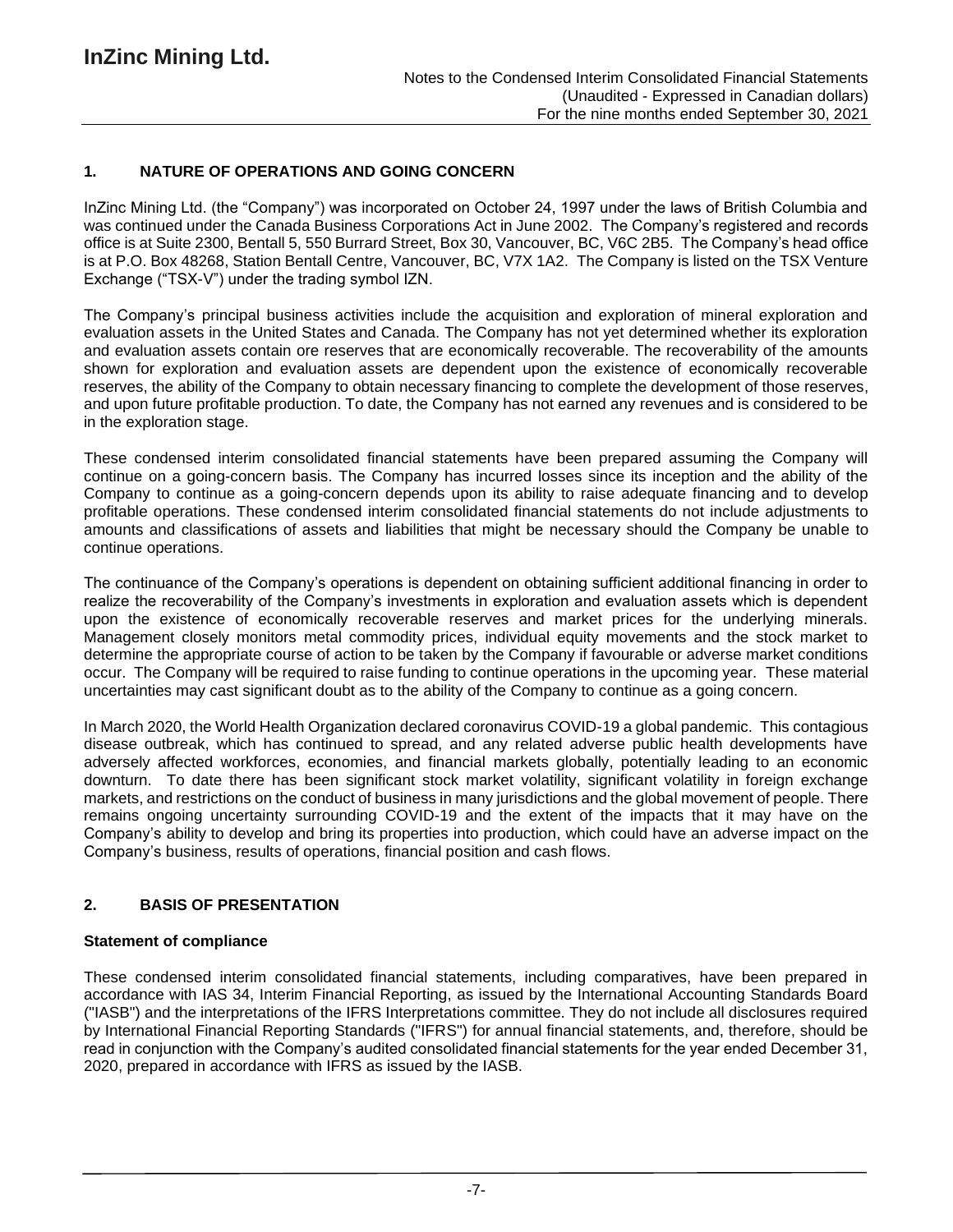# **2. BASIS OF PREPARATION** (cont'd…)

## **Approval of the financial statements**

These condensed interim consolidated financial statements were authorized for issue by the Audit Committee and Board of Directors on November 26, 2021.

## **Basis of presentation**

These condensed interim consolidated financial statements have been prepared on a historical cost basis except for certain non-current assets and financial instruments, which are measured at fair value. In addition, these condensed interim consolidated financial statements have been prepared using the accrual basis of accounting, except for cash flow information.

## **Functional and presentation currency**

These condensed interim consolidated financial statements are presented in Canadian dollars, unless otherwise noted, which is the functional currency of the parent and of its subsidiary.

## **Basis of consolidation**

These condensed interim consolidated financial statements of the Company include the accounts of the Company and its wholly-owned subsidiary, N.P.R. (US) Inc., a Nevada corporation, the principal activity of which is exploration in the United States. Control exists when the Company has the power, directly or indirectly, to govern the financial and operating policies of an entity so as to obtain benefits from its activities. All inter-company transactions and balances have been eliminated upon consolidation.

#### **Significant estimates**

The preparation of these condensed interim consolidated financial statements in conformity with IFRS requires management to make certain estimates, judgments and assumptions that affect the reported amounts of assets and liabilities at the date of the condensed interim consolidated financial statements and the reported expenses during the period.

Although management uses historical experience and its best knowledge of the amount, events or actions to form the basis for judgments and estimates, actual results may differ from these estimates.

Estimates are made when applying accounting policies. The critical estimates that have the most significant effects on the amounts recognized in the condensed interim consolidated financial statements are as follows:

#### Economic recoverability and probability of future economic benefits of exploration and evaluation assets

Management has determined that exploration, evaluation, and related costs incurred which were capitalized may have future economic benefits and may be economically recoverable. Management uses several criteria in its assessments of economic recoverability and probability of future economic benefits including, geologic and other technical information, a history of conversion of mineral deposits with similar characteristics to its own properties to proven and probable mineral reserves, the quality and capacity of existing infrastructure facilities, evaluation of permitting and environmental issues and local support for the project.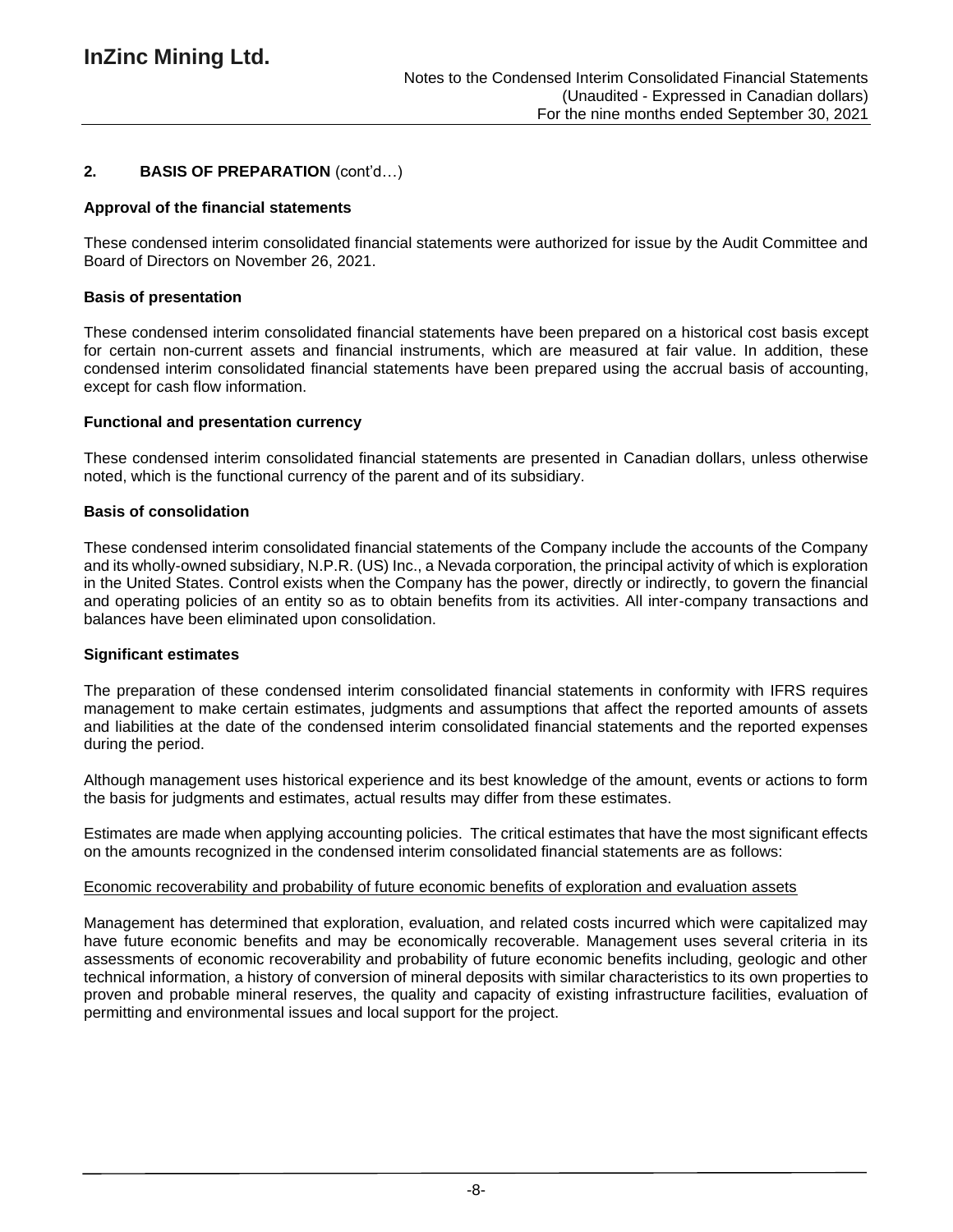# **2. BASIS OF PREPARATION** (cont'd…)

#### **Significant estimates** (cont'd…)

#### Valuation of share-based compensation

The Company uses the Black-Scholes Option Pricing Model for valuation of share-based compensation. Option pricing models require the input of subjective assumptions including expected price volatility, interest rate, and forfeiture rate. Changes in the input assumptions can materially affect the fair value estimate and the Company's earnings and equity reserves.

#### **Significant judgments**

Information about critical judgments in applying accounting policies that have the most significant effect on the amounts recognized in these condensed interim consolidated financial statements are, but are not limited to, as follows:

#### Determination of functional currency

The Company determines the functional currency through an analysis of several indicators such as expenses and cash flow, financing activities, retention of operating cash flows, and frequency of transactions with the reporting entity.

## **3. SIGNIFICANT ACCOUNTING POLICIES**

There have been no significant changes to the Company's significant accounting policies from those disclosed in the consolidated financial statements for the year ended December 31, 2020.

#### **4. CASH**

Cash is comprised as follows:

|                                                                              | <b>September</b><br>30, 2021 |                | December<br>31, 2020 |
|------------------------------------------------------------------------------|------------------------------|----------------|----------------------|
| Cash in Canadian financial institutions<br>Cash in US financial institutions | S                            | 754,123<br>189 | 269,063<br>1,151     |
|                                                                              |                              | 754,312        | 270,214              |

#### **5. RECEIVABLES**

Receivables are comprised as follows:

|                       |   | <b>September</b><br>30, 2021 |   | December<br>31, 2020 |
|-----------------------|---|------------------------------|---|----------------------|
| <b>GST receivable</b> | S | 18,912                       |   | 1,355                |
|                       | S | 18,912                       | S | 1,355                |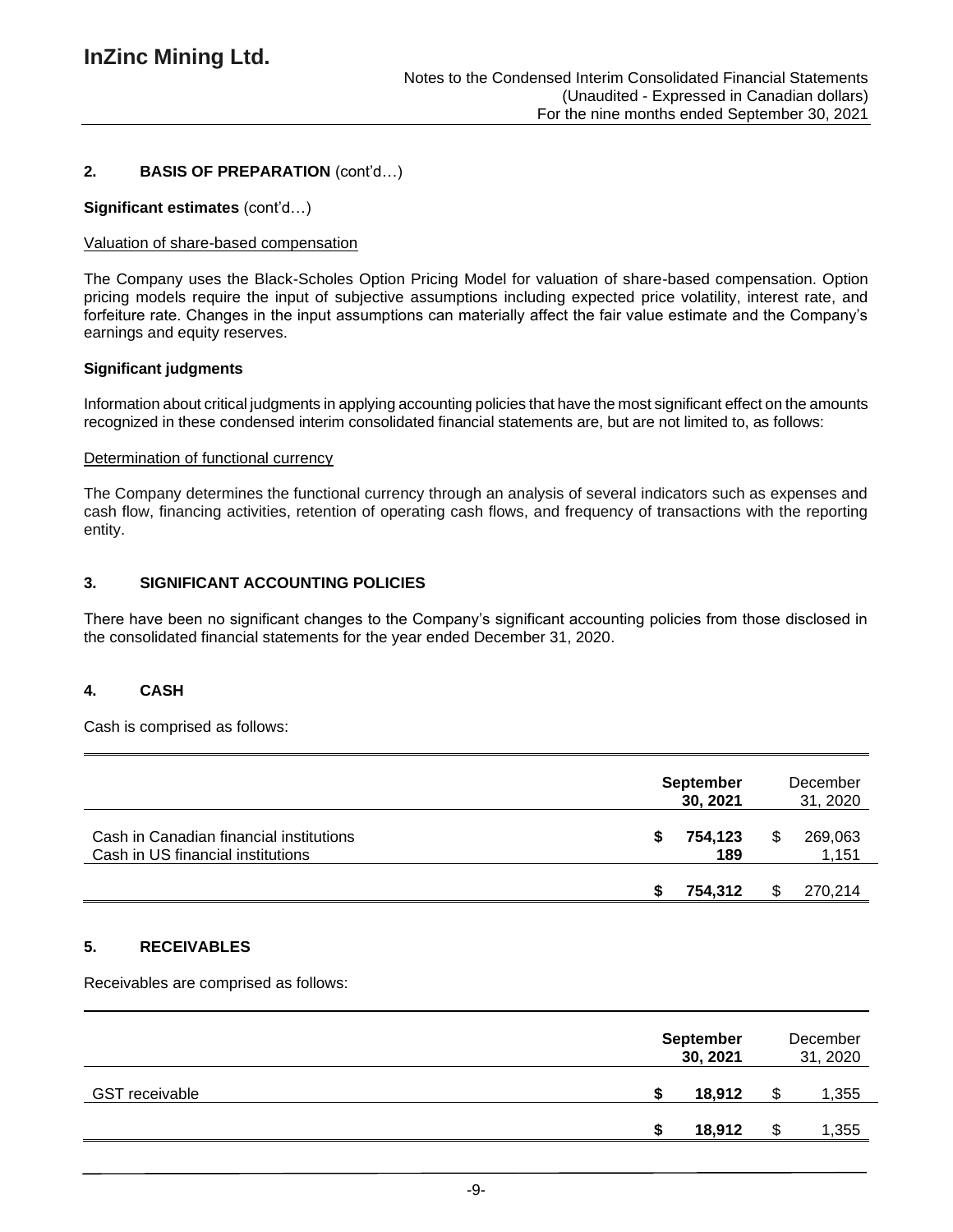## **6. MARKETABLE SECURITIES**

As at September 30, 2021, the fair market value of the securities held was \$561 (December 31, 2020 - \$291).

## **7. EXPLORATION AND EVALUATION ASSETS**

Title to exploration and evaluation assets involves inherent risks due to difficulties of determining the validity of certain mineral claims and leases as well as the potential for problems arising from the frequently ambiguous conveyancing history characteristic of many exploration and evaluation assets. The Company has investigated the titles to its exploration and evaluation assets and, to the best of its knowledge, the titles are in good standing.

|                                               |    | <b>West Desert</b> | <b>PX</b>    | <b>Indv</b>   |    | Total     |
|-----------------------------------------------|----|--------------------|--------------|---------------|----|-----------|
| Total, December 31, 2019                      | \$ | 394,127            | \$<br>35,066 | \$<br>185,763 | \$ | 614,956   |
| Additions during the year:                    |    |                    |              |               |    |           |
| Cash payments                                 |    |                    |              | 25,000        |    | 25,000    |
| Shares issued                                 |    |                    |              | 8,000         |    | 8,000     |
|                                               |    |                    |              | 33,000        |    | 33,000    |
| Write-off of exploration and evaluation asset |    |                    | (35,066)     |               |    | (35,066)  |
| Total, December 31, 2020                      |    | 394,127            |              | 218,763       |    | 612,890   |
| Additions during the period:                  |    |                    |              |               |    |           |
| Cash payments                                 |    |                    |              | 35,000        |    | 35,000    |
| Shares issued                                 |    |                    |              | 18,000        |    | 18,000    |
| Staking                                       |    |                    |              | 1,582         |    | 1,582     |
|                                               |    |                    |              | 54,582        |    | 54,582    |
| Option payment received                       |    | (394,127)          |              |               |    | (394,127) |
| Total, September 30, 2021                     | S  |                    |              | 273,345       | S  | 273.345   |

#### **West Desert property**

The Company holds a 100% interest in various mining claims and a mineral lease referred to as the West Desert property ("West Desert"), located in Utah, USA. The property is subject to a 1.5% net smelter returns royalty ("NSR") and a future cash payment of \$1,000,000, upon the completion of a financing necessary to bring West Desert into production.

On April 15, 2021, amended September 25, 2021, the Company entered into an option agreement (the "Original Agreement") with American West Metals Limited ("American West"), a private Australian company, pursuant to which the Company granted an option ("Option"), subject to an indium royalty in favour of the Company, to earn a 100% interest in West Desert. To earn its interest, America West is required to pay USD \$500,000 on the effective date (received); pay USD \$125,000 on signing the amendment (received); and pay \$1,000,000; pay USD \$1,225,000; and issue 13,385,000 shares of American West upon American West completing the listing of its shares on the Australian Securities Exchange through an initial public offering. During the nine months ended September 30, 2021, \$760,815 (USD \$625,000) was received, of which \$394,127 was recorded as option payment received in evaluation and exploration assets and the balance of \$366,688 was recorded as a gain on exploration and evaluation assets.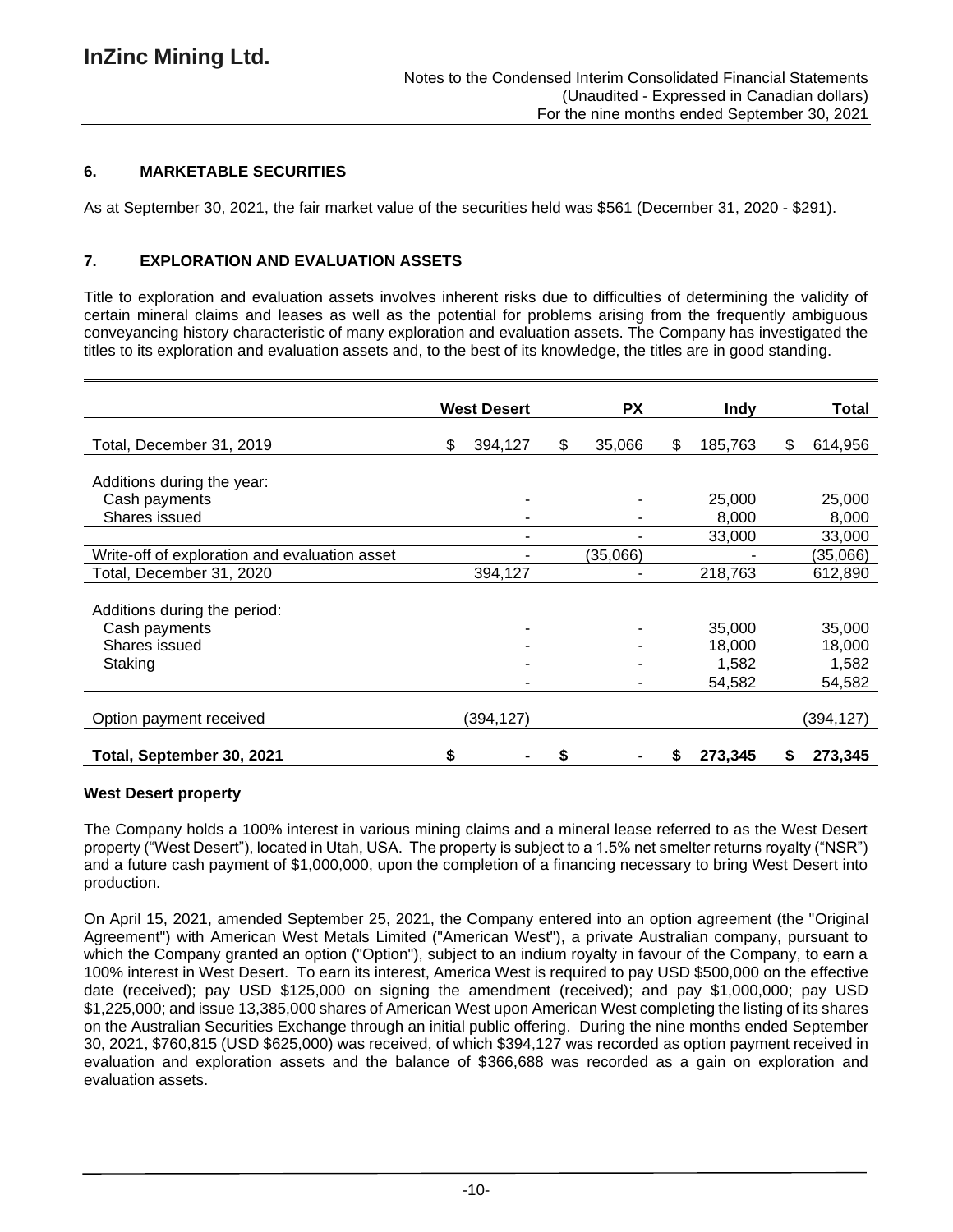# **7. EXPLORATION AND EVALUATION ASSETS** (cont'd…)

## **PX property**

The Company held a 100% interest in various mining claims referred to as the PX property ("PX"), located in Utah, USA. In fiscal 2020, management decided to discontinue exploration on PX and, accordingly, wrote off the carrying value of \$35,066.

## **Indy property**

On October 17, 2016, subsequently amended April 2, 2020, the Company entered into an option agreement with Pac Shield Resources Inc. ("PSR"), a private British Columbia company, to acquire a 100% interest in and to certain mineral claims located in the central British Columbia referred to as the Indy Property ("Indy").

To acquire Indy, the Company must make cash payments totaling \$315,000, issue a total of 2,400,000 common shares, and complete work commitments of \$2,600,000, as follows:

|                              | <b>Acquisition</b><br>in cash | <b>Acquisition</b><br>in shares | Work<br>commitments |
|------------------------------|-------------------------------|---------------------------------|---------------------|
| January 31, 2017 (completed) | \$<br>30,000                  | 200,000                         | \$                  |
| January 31, 2018 (completed) | 25,000                        | 200,000                         | 75,000              |
| January 31, 2019 (completed) | 25,000                        | 300,000                         | 200,000             |
| January 31, 2020 (completed) | 25,000                        | 400,000                         | 325,000             |
| January 31, 2021 (completed) | 35,000                        | 400,000                         | 350,000             |
| January 31, 2022             | 50,000                        | 400.000                         | 400,000             |
| January 31, 2023             | 125,000                       | 500,000                         | 1,250,000           |
|                              | \$<br>315,000                 | 2.400.000                       | \$2,600,000         |

In addition, a \$500,000 cash payment and the issuance of 500,000 shares of the Company will be made to PSR if the Company files a technical report establishing a 500,000,000 pound zinc resource on the property. A further \$500,000 cash payment will be made to PSR should the Company file a technical report establishing a 750,000,000 pound zinc resource on the property.

The property is subject to a 1.0% NSR held by PSR (the "PSR NSR") and a 1.5% NSR held by Kerry Curtis, nonexecutive Chairman of the Board and a director of the Company and a director and the controlling shareholder of PSR. On exercise of the option and prior to completion of a feasibility study on the property, the Company has the right to purchase the PSR NSR for \$1,500,000.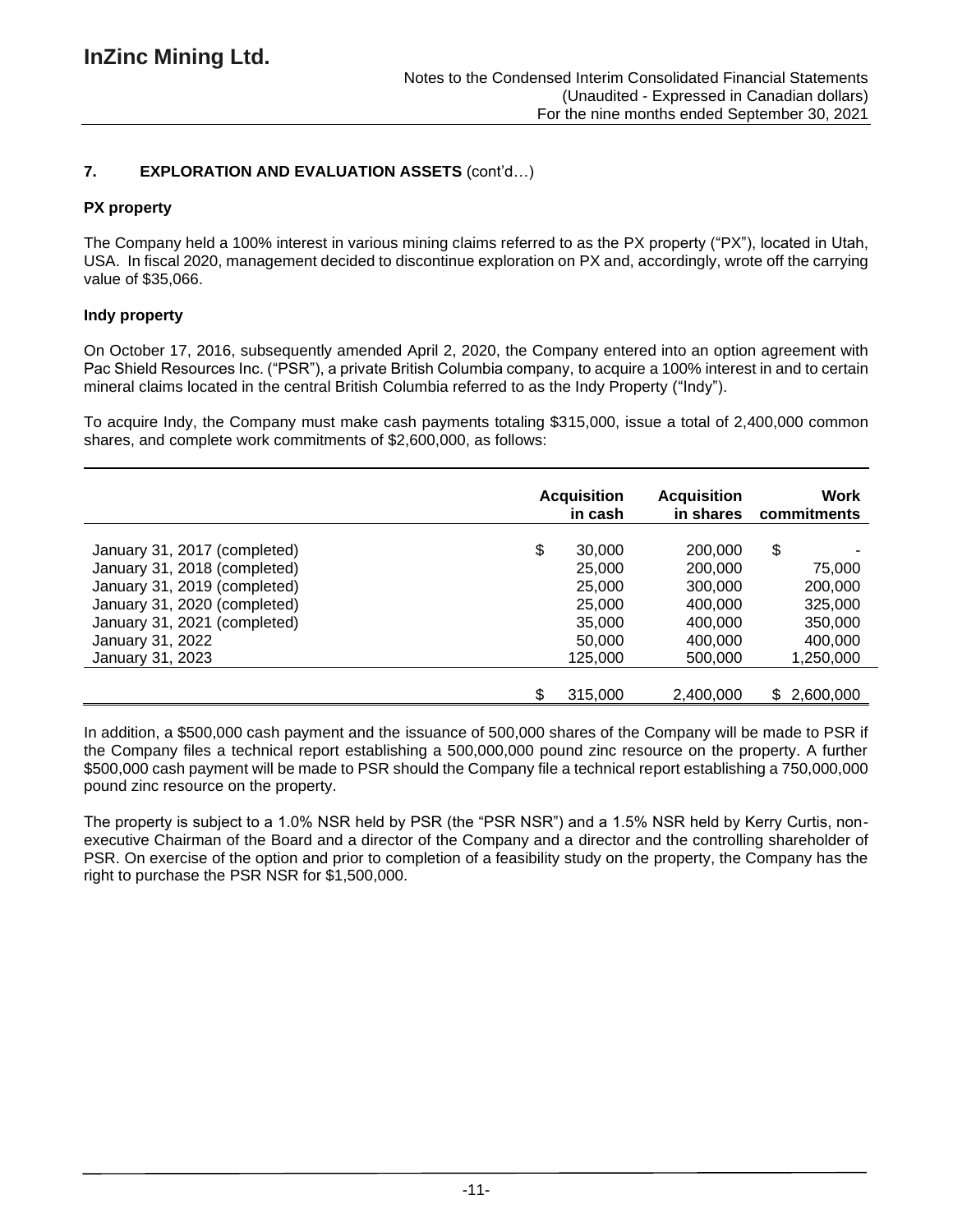# **7. EXPLORATION AND EVALUATION ASSETS** (cont'd…)

## Exploration and evaluation expenditures

Exploration and evaluation expenditures for the nine months ended September 30, 2021 are as follows:

|                           | <b>West Desert</b>   | Indy          | <b>Total</b>  |
|---------------------------|----------------------|---------------|---------------|
| Air support               | \$<br>$\blacksquare$ | \$<br>42.464  | \$<br>42,464  |
| Analytical                | ۰                    | 22,940        | 22,940        |
| Claims maintenance        | 633                  | 500           | 1,133         |
| Communication             | ۰                    | 670           | 670           |
| Drilling                  | ۰                    | 45,798        | 45,798        |
| Equipment and supplies    | 2,068                | 11.719        | 13,787        |
| Geochemistry              | ۰                    | 2.981         | 2,981         |
| Personnel                 | ۰                    | 79,988        | 79,988        |
| Room and board            | 452                  | 24,126        | 24,578        |
| Total, September 30, 2021 | \$<br>3,153          | \$<br>231,186 | \$<br>234,339 |

Exploration and evaluation expenditures for the nine months ended September 30, 2020 are as follows:

|                           |    | <b>West Desert</b> | <b>PX</b> | Indy    | Total        |
|---------------------------|----|--------------------|-----------|---------|--------------|
| Analytical                | \$ | 222                | \$<br>۰   | \$<br>- | \$<br>222    |
| Claims maintenance        |    | 47,756             | ۰         | 500     | 48,256       |
| Communication             |    | 1,121              | ٠         |         | 1,121        |
| Equipment and supplies    |    | 4,433              | ٠         | 509     | 4,942        |
| Personnel                 |    | 4,469              | ٠         | 6,000   | 10,469       |
| Room and board            |    | 1,587              | ۰         | 4,273   | 5,860        |
| Travel                    |    |                    | ٠         | 579     | 579          |
| Total, September 30, 2020 | S  | 59,588             |           | 11,861  | \$<br>71,449 |

#### **Reclamation deposits**

As at September 30, 2021, the Company has reclamation deposits of \$120,555 (December 31, 2020 - \$120,853) to cover potential disturbances on West Desert and has reclamation deposits of \$40,000 (December 31, 2020 - \$40,000) to cover potential disturbances on Indy.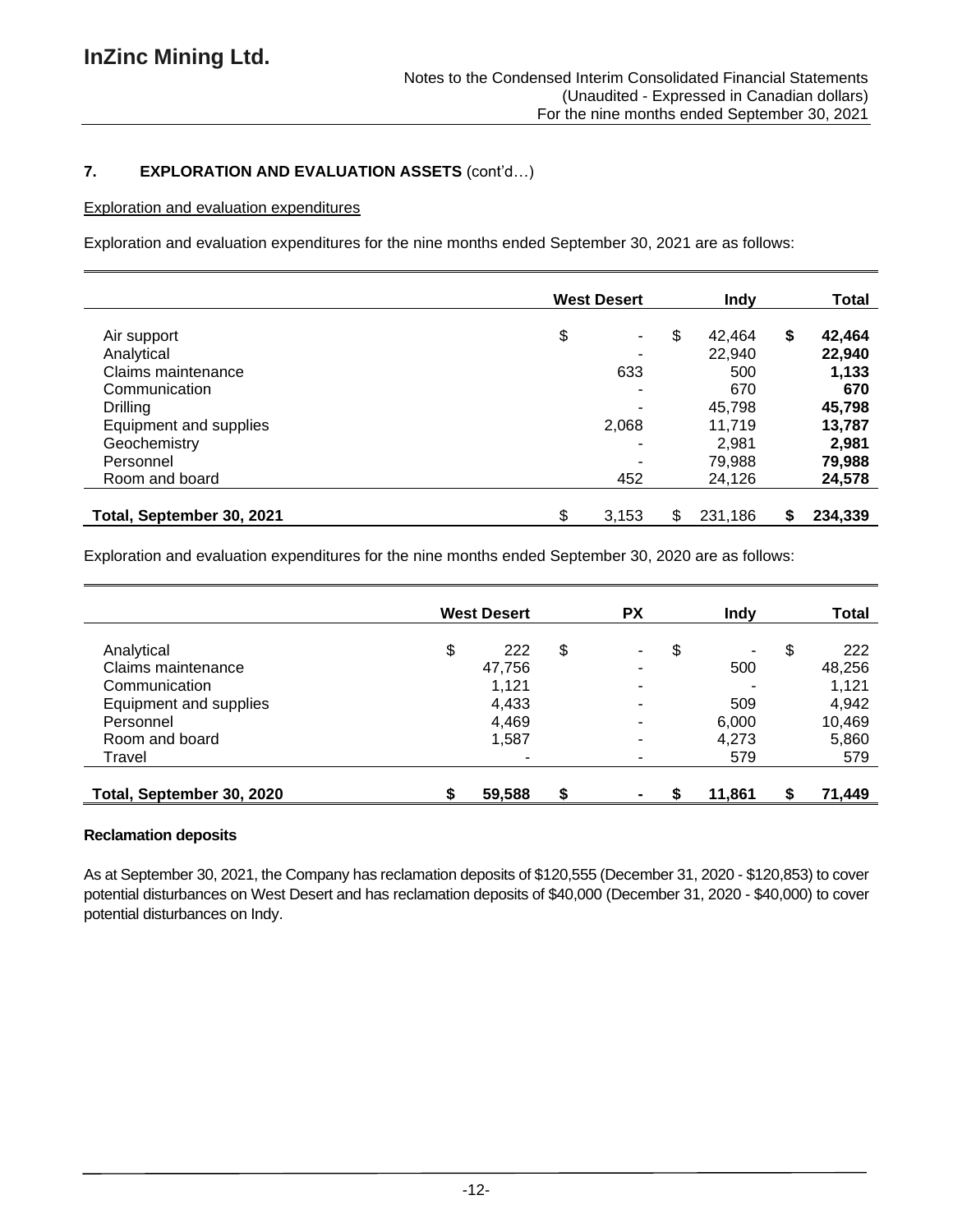# **8. ACCOUNTS PAYABLE AND ACCRUED LIABILITIES**

Accounts payable and accrued liabilities are comprised of the following:

|                                                                        | <b>September</b><br>30, 2021             |     | December<br>31, 2020      |
|------------------------------------------------------------------------|------------------------------------------|-----|---------------------------|
| Trade payables<br><b>Accrued liabilities</b><br>Due to related parties | \$<br>15,528<br>92,582<br>$\blacksquare$ | \$  | 27,227<br>22,000<br>1,050 |
|                                                                        | 108,110                                  | \$. | 50,277                    |

## **9. SHARE CAPITAL AND RESERVES**

#### **Authorized share capital**

The Company has authorized share capital of unlimited common shares without par value.

#### **Issued share capital**

During the nine months ended September 30, 2021, the Company issued:

- i. 6,666,665 units at a price of \$0.03 per unit by way of a non-brokered private placement for total proceeds of \$200,000. Each unit was comprised of one common share and one-half of one share purchase warrant, which entitles the holder of each whole warrant to acquire an additional common share of the Company at a price of \$0.06 per common share, for a period of 24 months from the date of issue. The Company recorded a total of \$23,861 for fees; and
- ii. 400,000 common shares, valued at \$18,000, pursuant to the Indy option agreement (Note 7).

During the nine months ended September 30, 2020, the Company issued:

i. 400,000 common shares, valued at \$8,000, pursuant to the Indy option agreement (Note 7).

## **Stock options**

The Company grants stock options to employees and consultants as compensation for services, pursuant to its incentive Share Option Plan (the "Plan"). Options issued must have an exercise price greater than or equal to the "Discounted Market Price" of the Company's stock on the grant date. Options have a maximum expiry period of up to five years from the grant date and vest at such time as may be determined by the Board of Directors at the date of the grant. Options granted to consultants performing investor relations activities shall vest in stages over a 12 month period with a maximum of one-quarter of the options vesting in any three month period. The number of options that may be issued under the Plan is limited to no more than 10% of the Company's issued and outstanding shares on the grant date.

During the nine months ended September 30, 2021, the Company granted 2,675,000 (2020 - Nil) incentive stock options to directors, officers, and consultants, with various vesting provisions. During the nine months ended September 30, 2021, the Company expensed \$81,032 (2020 - \$11,708), which was recorded in share-based compensation.

The weighted average fair value of stock options granted during the nine months ended September 30, 2021 was \$0.04 (2020 - \$Nil) per option.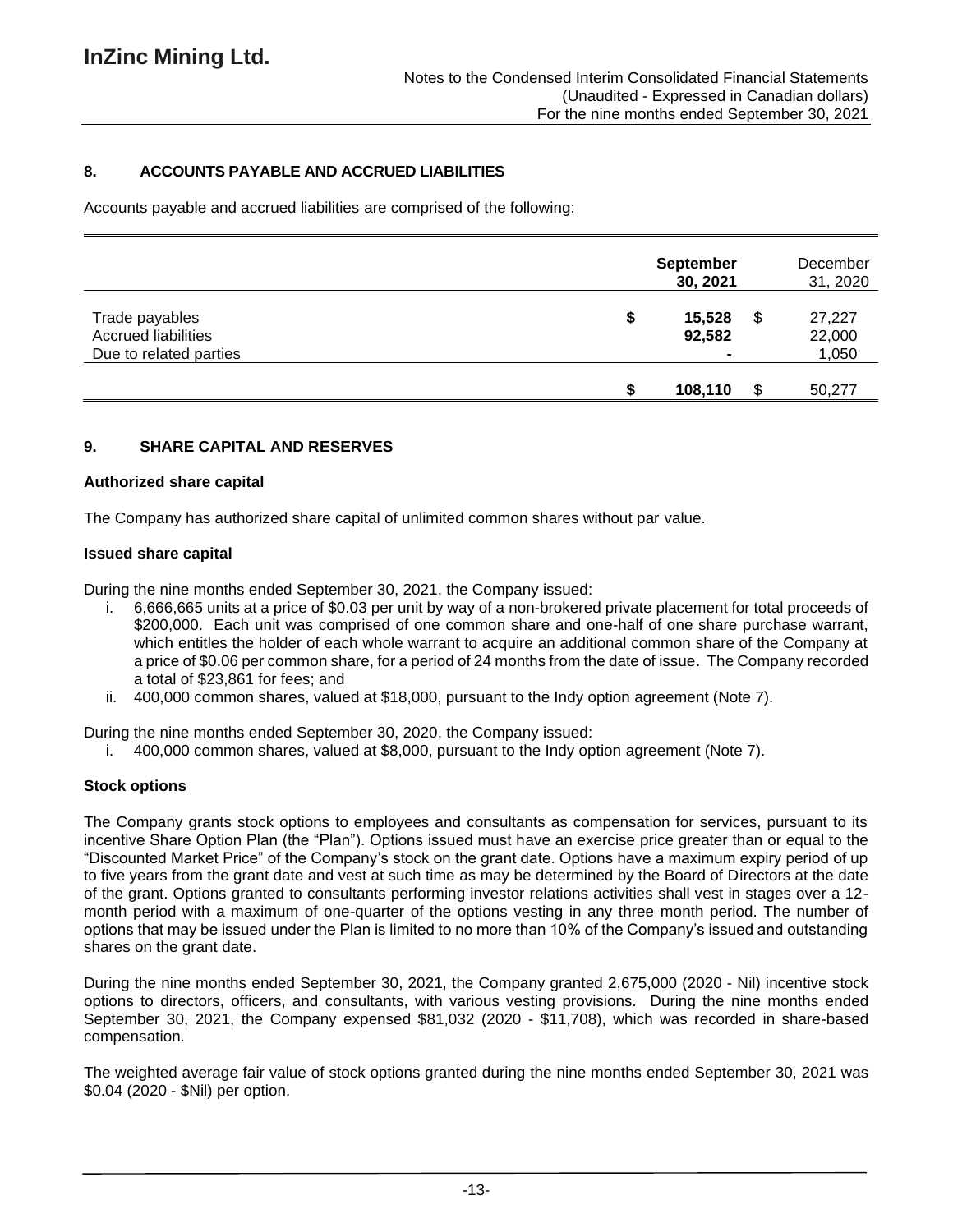## **9. SHARE CAPITAL AND RESERVES** (cont'd…)

# **Stock options** (cont'd…)

The fair value of stock options granted was estimated using the Black-Scholes option pricing model with weighted average assumptions as follows:

|                                                             | For the nine<br>months ended<br><b>September</b><br>30, 2021 | For the nine<br>months ended<br>September<br>30, 2020 |
|-------------------------------------------------------------|--------------------------------------------------------------|-------------------------------------------------------|
| Risk-free interest rate<br>Expected option life (years)     | $0.80\%$<br>4.9                                              |                                                       |
| Expected stock price volatility<br>Expected forfeiture rate | 159%<br>$\blacksquare$                                       |                                                       |

Option transactions are summarized as follows:

|                                                   | Weighted<br>Number of<br>average<br>options<br>exercise price |                            |  |  |  |  |
|---------------------------------------------------|---------------------------------------------------------------|----------------------------|--|--|--|--|
| Balance - December 31, 2019<br>Expired            | 9,480,000<br>(2,800,000)                                      | \$<br>0.10<br>0.13         |  |  |  |  |
| Balance - December 31, 2020<br>Granted<br>Expired | 6,680,000<br>2,675,000<br>(3,350,000)                         | \$<br>0.09<br>0.05<br>0.10 |  |  |  |  |
| Balance - September 30, 2021                      | 6,005,000                                                     | \$<br>0.06                 |  |  |  |  |
| Exercisable - September 30, 2021                  | 5,355,000                                                     | \$<br>0.06                 |  |  |  |  |

Options outstanding as at September 30, 2021 are as follows:

| <b>Number of options</b> | <b>Exercise price</b> | <b>Expiry date</b> | <b>Contractual life</b><br>remaining (years) |
|--------------------------|-----------------------|--------------------|----------------------------------------------|
|                          |                       |                    |                                              |
| 2,350,000                | \$<br>0.05            | May 30, 2022       | 0.66                                         |
| 980,000                  | \$<br>0.12            | October 11, 2022   | 1.03                                         |
| 100,000                  | \$<br>0.05            | February 4, 2024   | 2.35                                         |
| 2,575,000                | \$<br>0.05            | June 11, 2026      | 4.70                                         |
|                          |                       |                    |                                              |
| 6,005,000                |                       |                    | $2.48^{(1)}$                                 |
| $(1)$ weighted average   |                       |                    |                                              |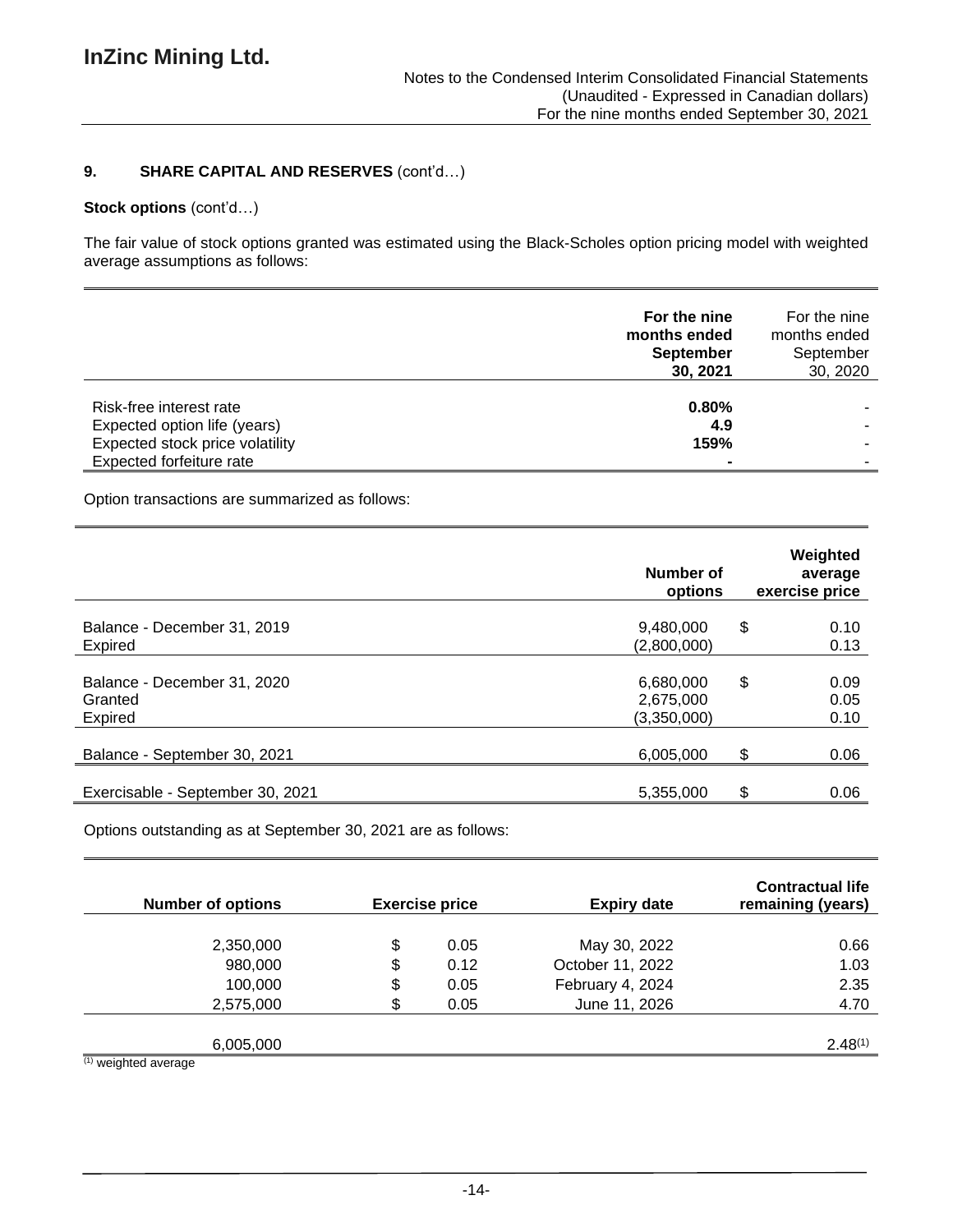# **9. SHARE CAPITAL AND RESERVES** (cont'd…)

### **Warrants**

Warrant transactions are summarized as follows:

|                                                            | Number of<br>warrants                 | Weighted<br>average<br>exercise price |
|------------------------------------------------------------|---------------------------------------|---------------------------------------|
| Balance - December 31, 2019 and 2020<br>Granted<br>Expired | 3,080,000<br>3,333,331<br>(3,080,000) | 0.09<br>\$<br>0.06                    |
| Balance - September 30, 2021                               | 3,333,331                             | 0.09<br>0.06                          |

Warrants outstanding as at September 30, 2021 are as follows:

| <b>Number of warrants</b>                      | <b>Exercise price</b> | <b>Expiry date</b>       | <b>Contractual life</b><br>remaining (years) |
|------------------------------------------------|-----------------------|--------------------------|----------------------------------------------|
| 3,333,331                                      | 0.06                  | <b>February 18, 2023</b> | 1.39                                         |
| 3,333,331<br>$(1)$ constructional accounts and |                       |                          | $1.39^{(1)}$                                 |

(1) weighted average

# **10. RELATED PARTY TRANSACTIONS**

The Company defines key management personnel as its directors and officers. The Company entered into the following transactions with key management personnel:

|                                               | For the nine<br>For the nine<br>months ended<br>months ended<br>September 30,<br>September 30,<br>2021<br>2020 |   |                |  |  |
|-----------------------------------------------|----------------------------------------------------------------------------------------------------------------|---|----------------|--|--|
| Professional fees<br>Share-based compensation | 14,000<br>S<br>57,445                                                                                          | S | 9,000<br>7,489 |  |  |
|                                               | 71,445                                                                                                         |   | 16,489         |  |  |

As at September 30, 2021, included in accounts payable and accrued liabilities are amounts owing to related parties of \$Nil (December 31, 2020 - \$1,050).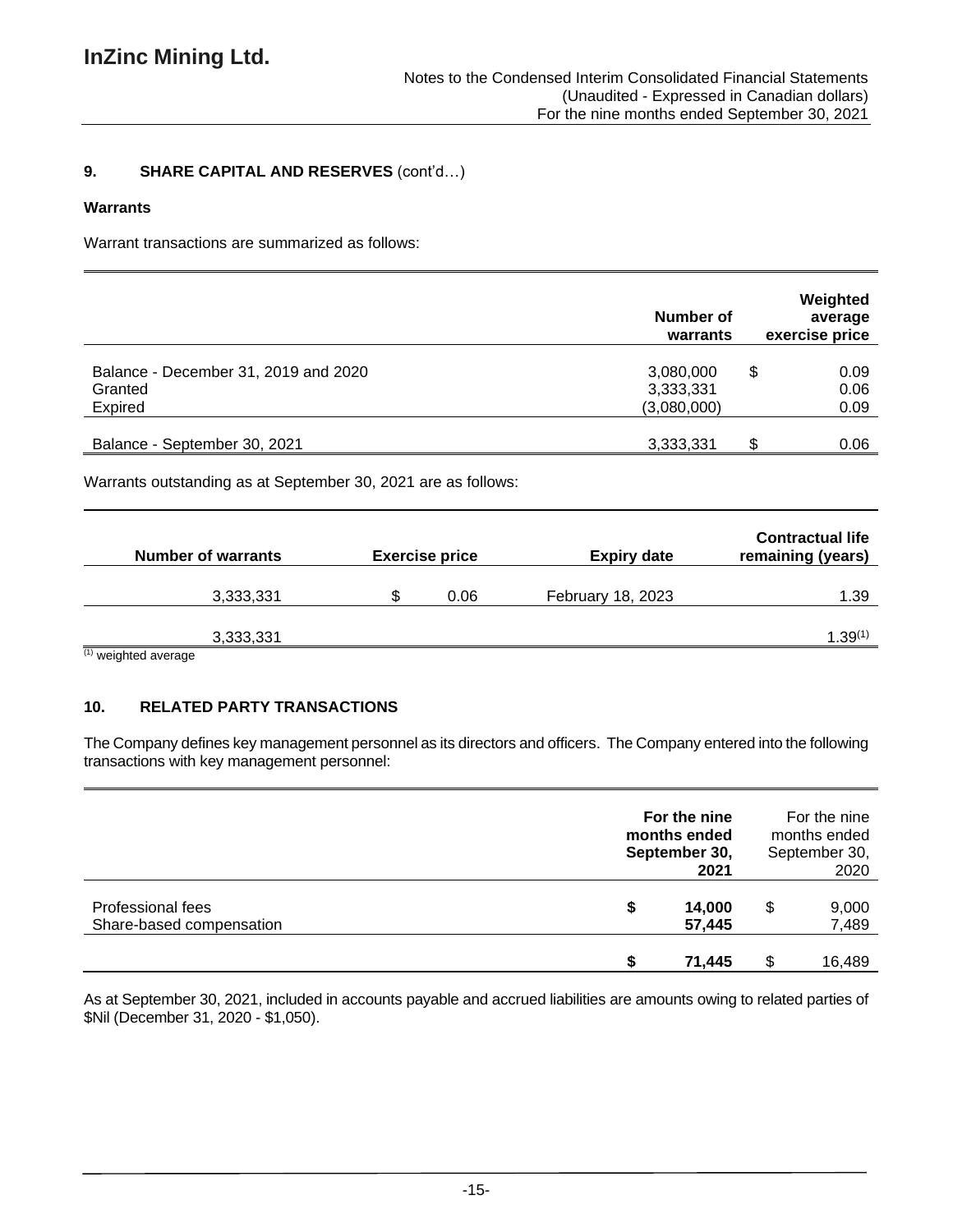# **11. SUPPLEMENTAL DISCLOSURE WITH RESPECT TO CASH FLOWS**

For the nine months ended September 30, 2021, the Company's significant non-cash transactions consisted of:

- i. shares issued for acquisition of exploration and evaluation assets of \$18,000;
- ii. change in fair market value of marketable securities of \$270;
- iii. allocation of expired options from reserves to deficit of \$272,057; and
- iv. allocation of expired warrants from reserves to share capital \$46,735.

For the nine months ended September 30, 2020, the Company's significant non-cash transactions consisted of:

- i. shares issued for acquisition of exploration and evaluation assets of 8,000;
- ii. allocation of expired options from reserves to deficit of \$146,130; and
- iii. change in fair market value of marketable securities of \$21.

#### **12. SEGMENTED INFORMATION**

The Company operates in one industry segment being the acquisition and exploration of mineral exploration and evaluation assets. The total assets attributable to the geographical locations relate primarily to exploration and evaluation assets and are all located as follows:

| <b>September 30, 2021</b>         | <b>United States</b> |                          | Canada |         | Total |         |
|-----------------------------------|----------------------|--------------------------|--------|---------|-------|---------|
| Exploration and evaluation assets |                      | $\overline{\phantom{0}}$ |        | 273.345 |       | 273,345 |
|                                   |                      |                          |        |         |       |         |
| December 31, 2020                 |                      | United States            |        | Canada  |       | Total   |
| Exploration and evaluation assets |                      | 394.127                  |        | 218.763 |       | 612,890 |

## **13. FINANCIAL INSTRUMENTS AND RISK MANAGEMENT**

Financial instruments measured at fair value are classified into one of three levels in the fair value hierarchy according to the relative reliability of the inputs used to estimate the fair values. The three levels of the fair value hierarchy are:

- Level 1 Unadjusted quoted prices in active markets for identical assets or liabilities;
- Level 2 Inputs other than quoted prices that are observable for the asset or liability either directly or indirectly; and
- Level 3 Inputs that are not based on observable market data.

Marketable securities are measured at fair value using level 1 inputs. The fair value of cash, receivables, reclamation deposits, and accounts payable and accrued liabilities approximates their carrying values.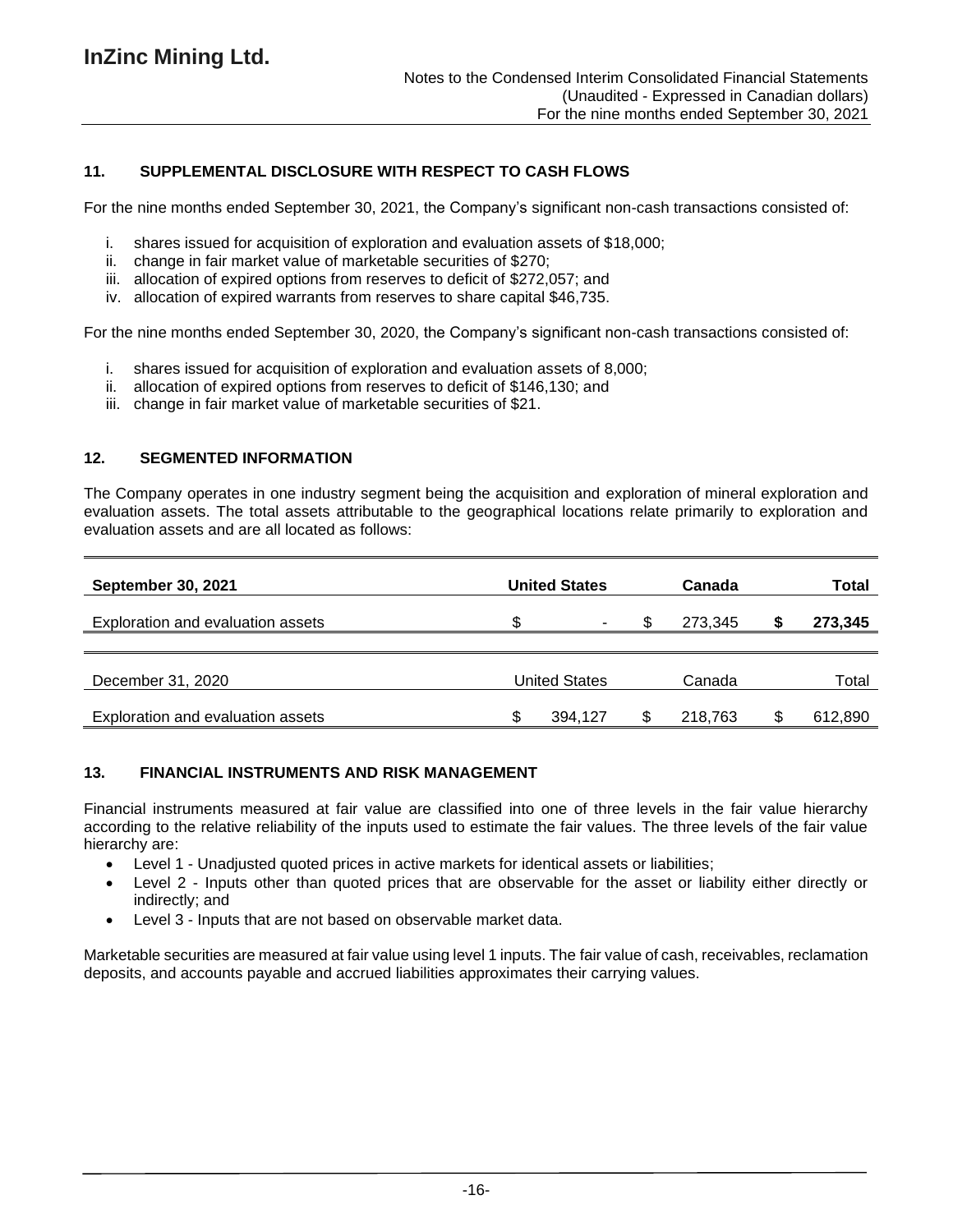## **13. FINANCIAL INSTRUMENTS AND RISK MANAGEMENT** (cont'd…)

#### **Financial risk factors**

The Company is exposed to a variety of financial risks by virtue of its activities including credit, liquidity, interest rate, foreign currency, and price risk.

#### Credit risk

The Company is exposed to industry credit risks arising from its cash holdings and receivables. The Company manages credit risk by placing cash with major Canadian financial institutions. The Company's receivables are due from the Federal Government of Canada. Management believes that credit risk related to these amounts is nominal.

#### Liquidity risk

Liquidity risk is the risk that the Company will not have sufficient funds to meet its financial obligations when they are due. To manage liquidity risk, the Company reviews additional sources of capital and financing to continue its operations and discharge its commitments as they become due.

#### Interest rate risk

Interest rate risk is the risk that the fair value of future cash flows of a financial instrument will fluctuate because of changes in market interest rates. The Company is not exposed to interest rate risk as it does not have any significant financial instruments with interest rates, with the exception of cash. Interest earned on cash is based on prevailing bank account interest rates, which may fluctuate. A 1% change in interest rates would result in a nominal difference for the nine months ended September 30, 2021.

#### Foreign currency risk

The Company is exposed to foreign currency risk on fluctuations related to cash and accounts payables and accrued liabilities that are denominated in United States Dollars. A 10% change in foreign exchange rates would result in a nominal difference for the nine months ended September 30, 2021.

#### Price risk

The Company has limited exposure to price risk with respect to commodity and equity prices. Equity price risk is defined as the potential adverse impact on the Company's earnings due to movements in individual equity prices or general movements in the level of the stock market. Commodity price risk is defined as the potential adverse impact on earnings and economic value due to commodity price movements and volatilities.

#### **14. CAPITAL MANAGEMENT**

The Company manages its capital structure and makes adjustments to it, based on the funds available to the Company, in order to support the acquisition and exploration of exploration and evaluation assets. The Board of Directors does not establish quantitative return on capital criteria for management, but rather relies on the expertise of the Company's management to sustain future development of the business. The Company defines capital that it manages as share capital, options and warrants.

The properties in which the Company currently has an interest are in the exploration stage, as such the Company has historically relied on the equity markets to fund its activities.

The Company will continue to assess new properties and seek to acquire an interest in additional properties if it feels there is sufficient geologic or economic potential and if it has adequate financial resources to do so.